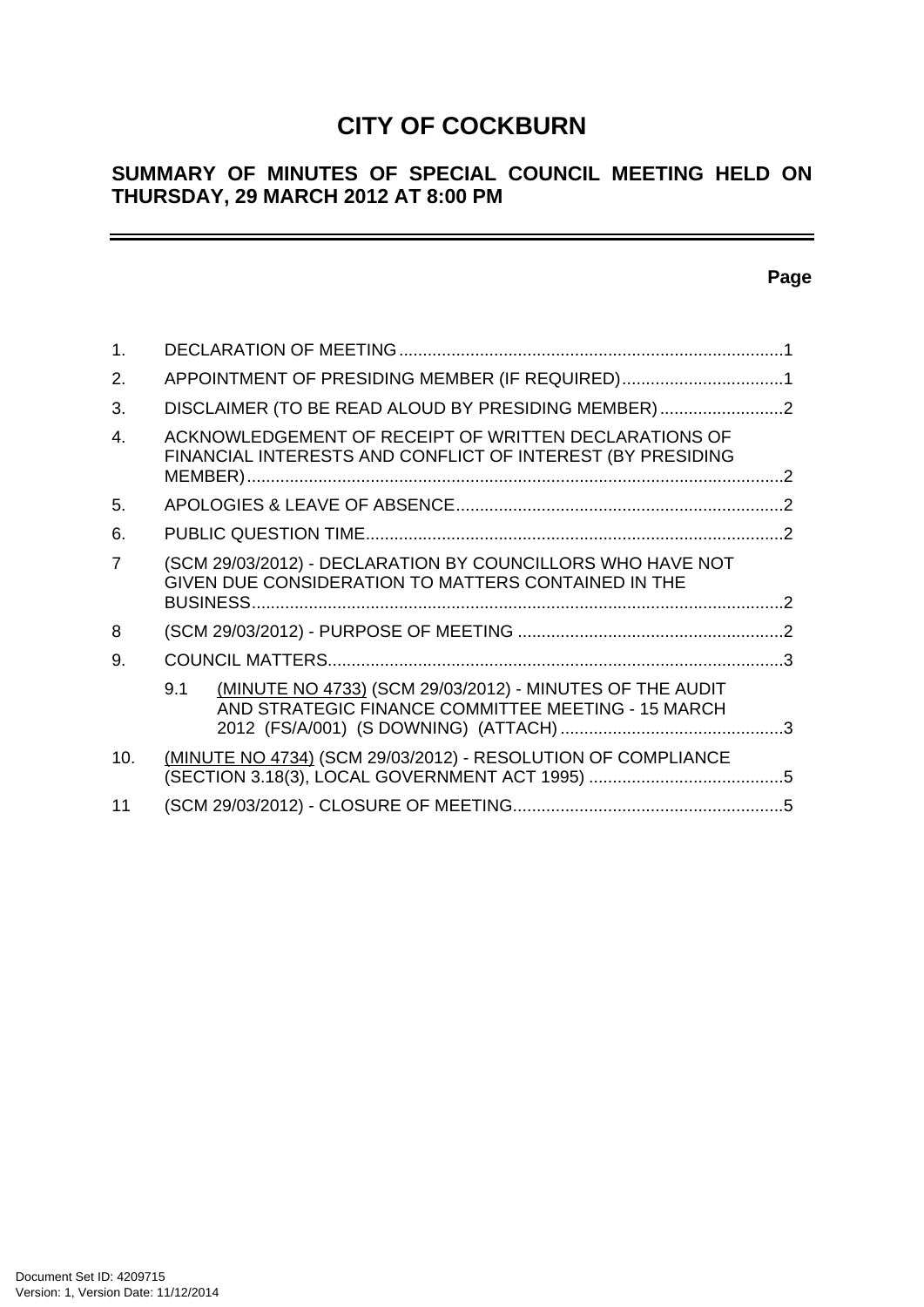Document Set ID: 4209715<br>Version: 1, Version Date: 11/12/2014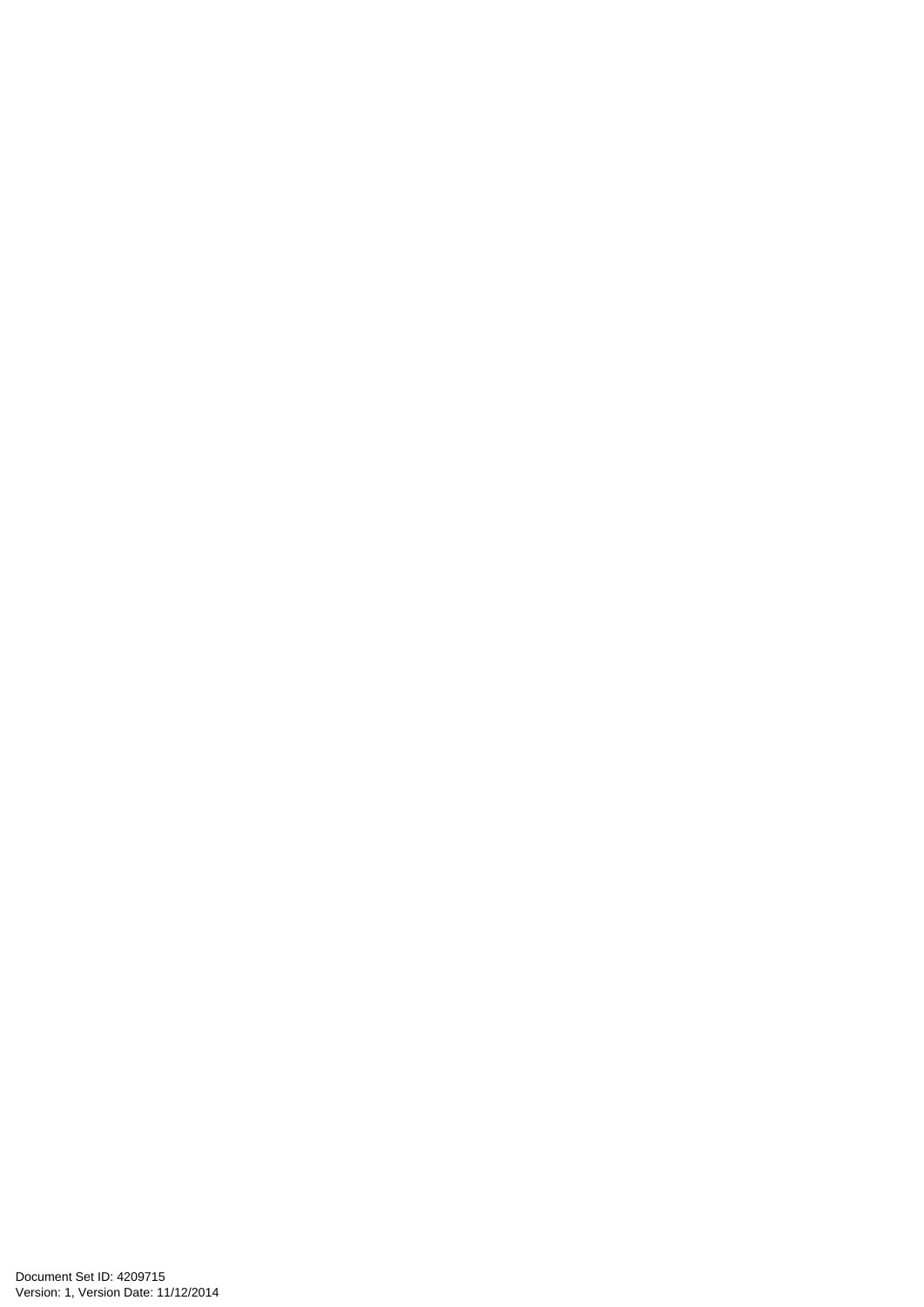# **CITY OF COCKBURN**

# **MINUTES OF SPECIAL COUNCIL MEETING HELD ON THURSDAY, 29 MARCH 2012 AT 8:00 PM**

#### **PRESENT:**

## **ELECTED MEMBERS**

| Mr L Howlett       | Mayor (Presiding Member) |
|--------------------|--------------------------|
| Mr K Allen         | Deputy Mayor             |
| Mr Y Mubarakai     | Councillor               |
| Mr S Portelli      | Councillor               |
| Ms L Smith         | Councillor               |
| Mrs C Reeve-Fowkes | Councillor               |
| Mr T Romano        | Councillor               |
| Mr S Pratt         | Councillor               |
| Mrs V Oliver       | Councillor               |
| Mr B Houwen        | Councillor               |

## **IN ATTENDANCE**

| Mr S. Cain                      | $\sim$         | <b>Chief Executive Officer</b>          |
|---------------------------------|----------------|-----------------------------------------|
| Mr M. Littleton                 | $\overline{a}$ | Director, Engineering & Works           |
| Mr D. Arndt                     | $\sim$         | Director, Planning & Development        |
| Ms S. Seymour-Eyles -           |                | <b>Manager Corporate Communications</b> |
| Ms V. Viljoen<br>$\blacksquare$ |                | PA to Chief Executive Officer           |

## **1. DECLARATION OF MEETING**

The Presiding Member declared the meeting open at 8.00pm.

## **2. APPOINTMENT OF PRESIDING MEMBER (If required)**

Not applicable.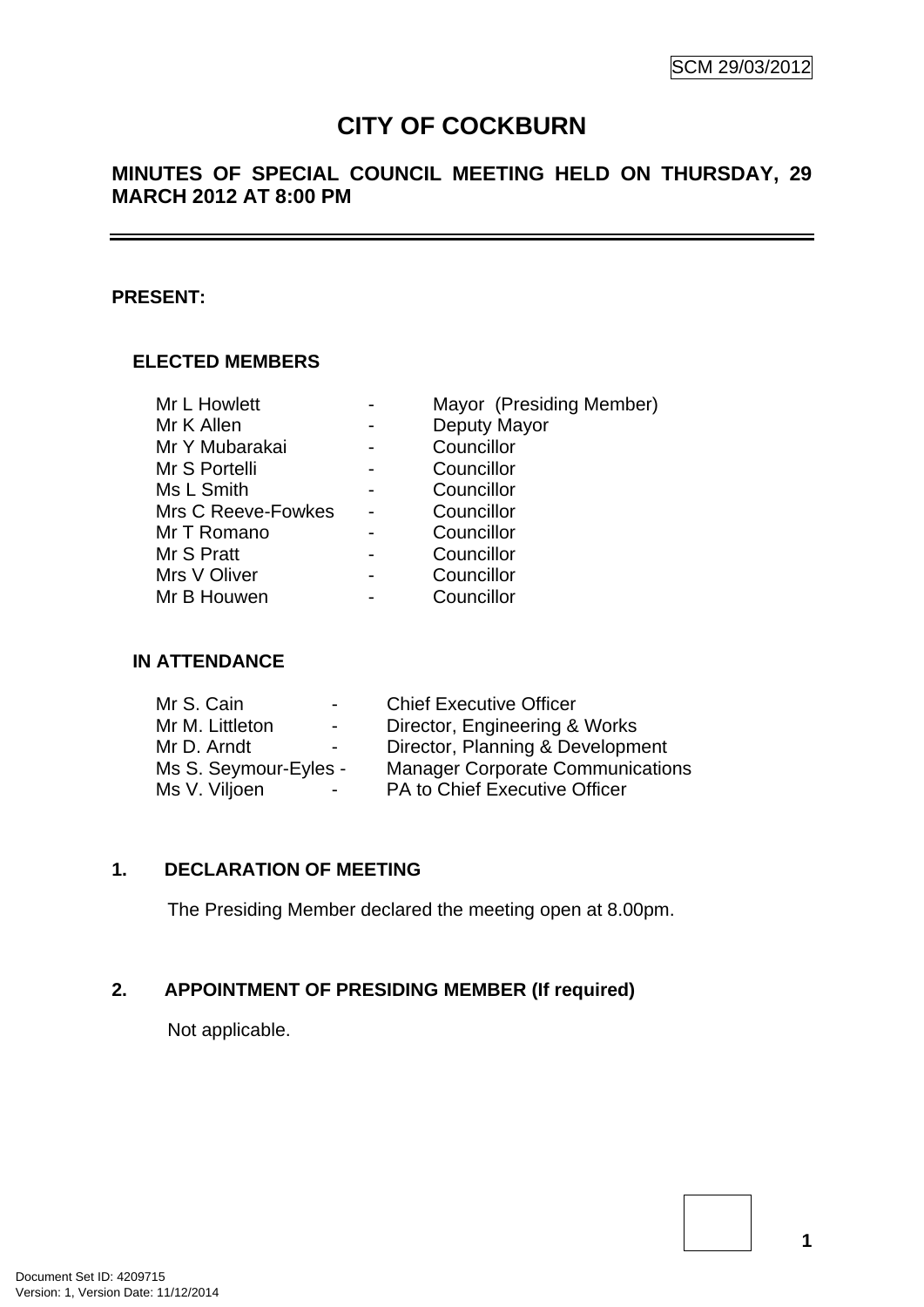## **3. DISCLAIMER (To be read aloud by Presiding Member)**

Members of the public, who attend Council Meetings, should not act immediately on anything they hear at the Meetings, without first seeking clarification of Council's position. Persons are advised to wait for written advice from the Council prior to taking action on any matter that they may have before Council.

## **4. ACKNOWLEDGEMENT OF RECEIPT OF WRITTEN DECLARATIONS OF FINANCIAL INTERESTS AND CONFLICT OF INTEREST (by Presiding Member)**

Nil

## **5. APOLOGIES & LEAVE OF ABSENCE**

Nil

## **6. PUBLIC QUESTION TIME**

Nil

#### **7 (SCM 29/03/2012) - DECLARATION BY COUNCILLORS WHO HAVE NOT GIVEN DUE CONSIDERATION TO MATTERS CONTAINED IN THE BUSINESS**

Clr Steven Portelli advised that he had only briefly reviewed the documents and had not had an opportunity to give due consideration to the matters contained therein. At this stage of the meeting, Clr Portelli withdrew from further participation in the meeting.

## **8 (SCM 29/03/2012) - PURPOSE OF MEETING**

The purpose of the meeting is to adopt the Minutes of the Audit and Strategic Finance Committee Meeting, which dealt with the Annual Compliance Audit Return, that is required to be adopted by Council by 31 March 2012.

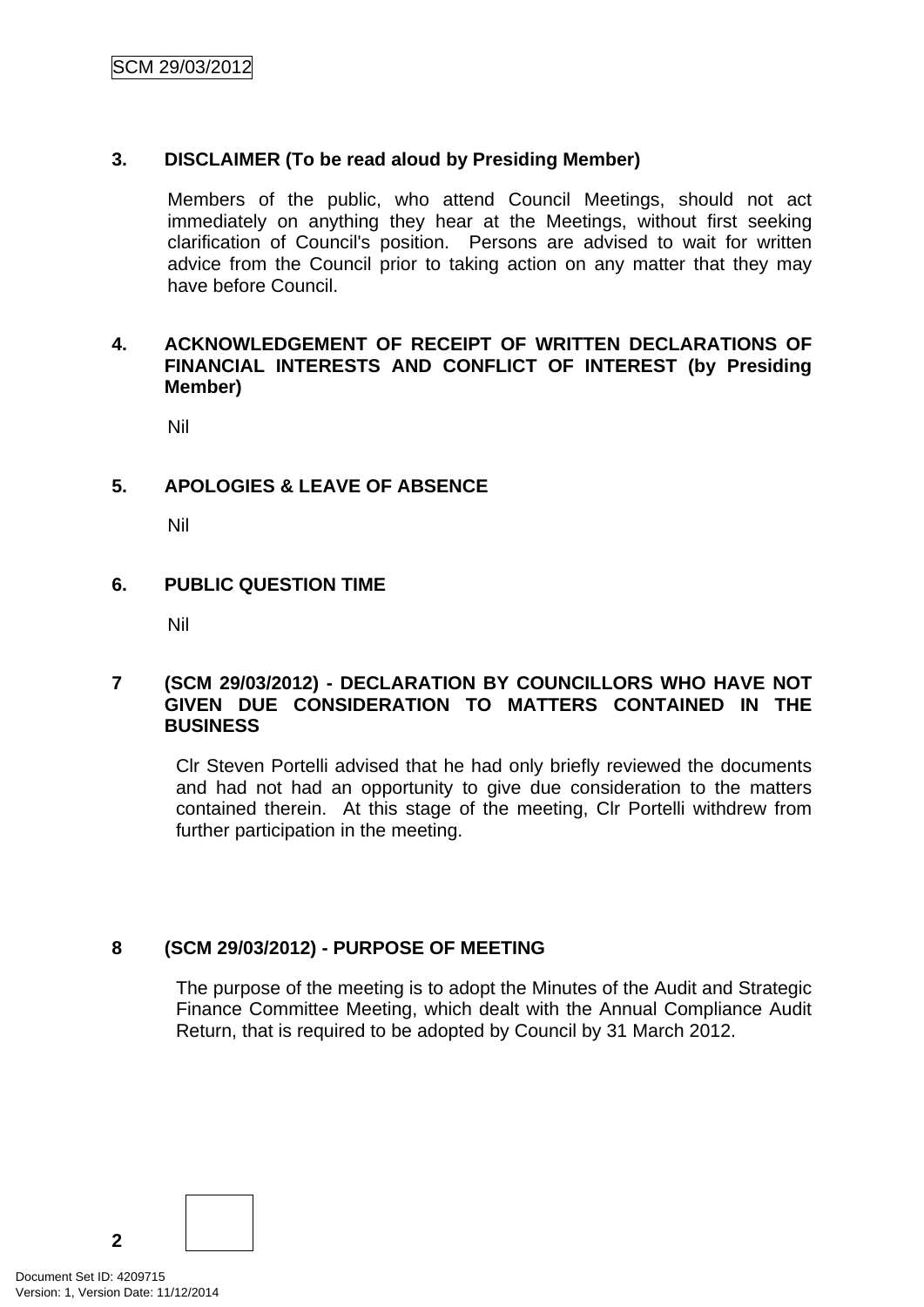## **9. COUNCIL MATTERS**

## **9.1 (MINUTE NO 4733) (SCM 29/03/2012) - MINUTES OF THE AUDIT AND STRATEGIC FINANCE COMMITTEE MEETING - 15 MARCH 2012 (FS/A/001) (S DOWNING) (ATTACH)**

#### **RECOMMENDATION**

That Council receive the Minutes of the Audit and Strategic Finance Committee Meeting held on 15 March 2012, and adopt the recommendations contained therein.

## **TO BE CARRIED BY AN ABSOLUTE MAJORITY OF COUNCIL**

#### **COUNCIL DECISION**

MOVED Clr T Romano SECONDED Clr L Smith that the recommendation be adopted.

## **CARRIED BY ABSOLUTE MAJORITY OF COUNCIL 9/0**

## **Background**

A meeting of the Audit and Strategic Finance Committee was conducted on 15 March 2012.

#### **Submission**

N/A

## **Report**

The Audit and Strategic Finance Committee received and considered the following items:

- 1. Local Government Statutory Compliance Audit Return 2011 The annual Compliance Audit Return is to be presented to, and reviewed by a meeting of the Audit and Strategic Finance Committee in accordance with Regulation 14(3A) of the Local Government (Audit) Regulations 1996 and the result of that review be reported to a meeting of Council for adoption.
- 2. Appointment of External Auditors 2012-2015: Council is required to appoint an External Auditor to audit the financial statements of the City in accordance with Section 7.2 of the Local Government Act and associated regulations.

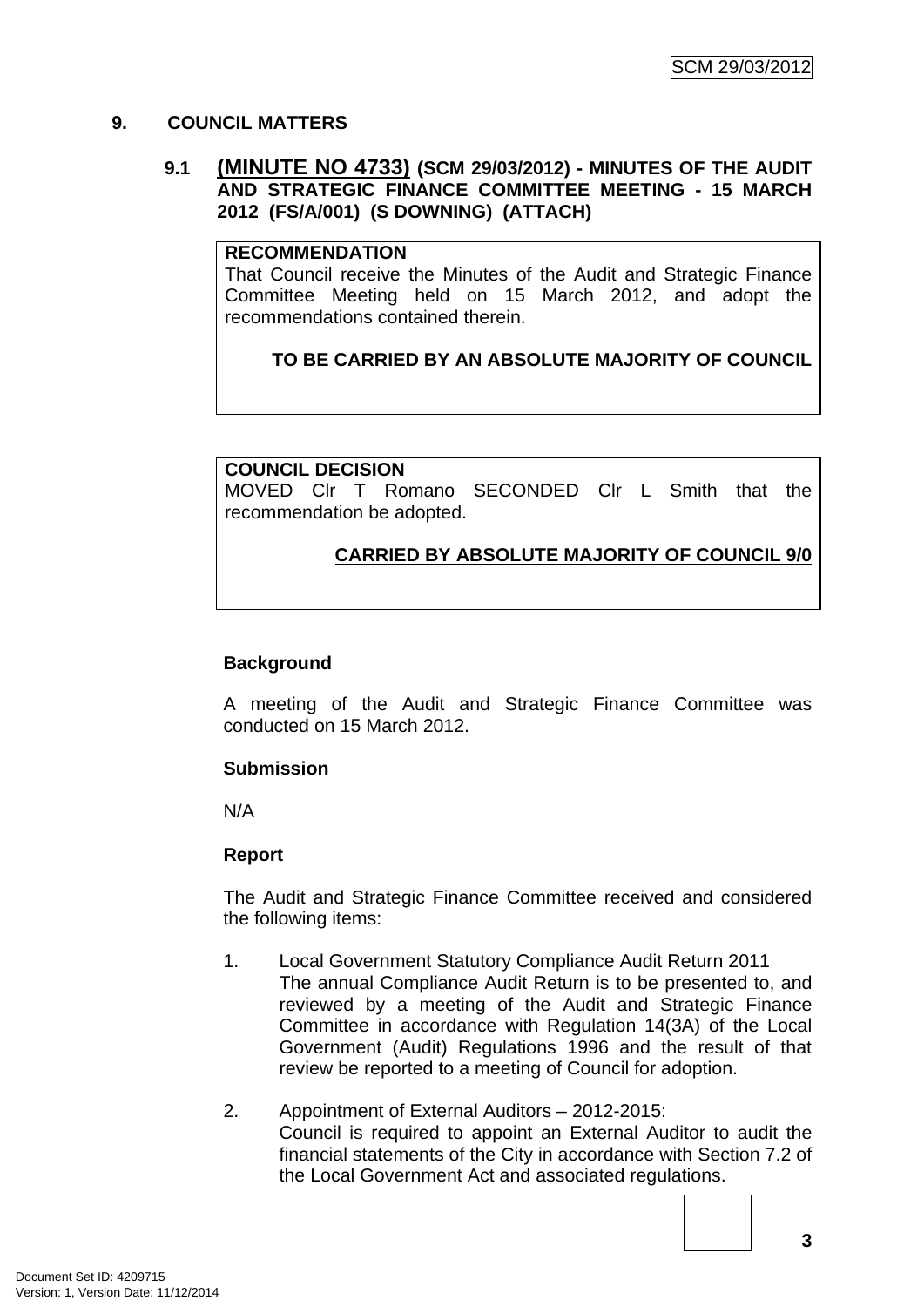The City sought quotations using the Panel Contract established by the Western Australian Local Government Association.

As part of this process Macri Partners were recommended to carry out the Auditing Services – External for a four (4) year period.

- 3. Internal Audit Project Fraud Control and Risk Management At the November meeting of the Audit and Strategic Finance Committee, it endorsed an Audit Schedule for 2011/12 which covered two areas:
	- Risk Review; and
	- Fraud Control Review

The Risk Review has been deferred because of the City's progression of a risk management policy and framework.

The Internal Auditor (Deloitte) has now completed the Fraud Control Review project, which the Committee considered at its March Meeting.

#### **Strategic Plan/Policy Implications**

#### **Governance Excellence**

To provide effective monitoring and regulatory services that administer relevant legislation and local laws in a fair and impartial way.

#### **Budget/Financial Implications**

As contained in the Minutes.

#### **Legal Implications**

As contained in the Minutes.

#### **Community Consultation**

N/A

#### **Attachment(s)**

Minutes of the Audit and Strategic Finance Committee Meeting – 15 March 2012.

## **Advice to Proponent(s)/Submissioners**

N/A

**4**